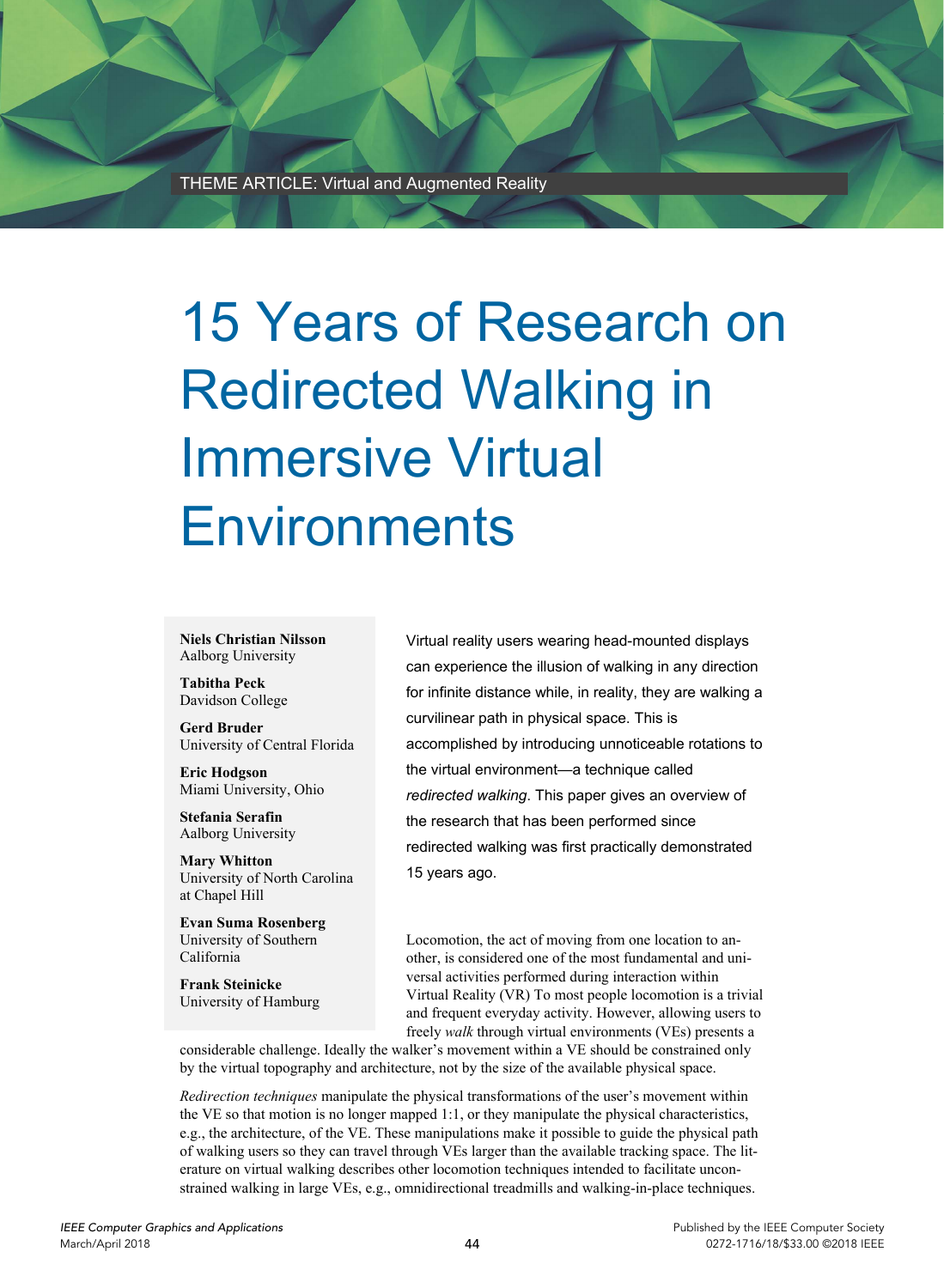However, redirection techniques have at least one considerable advantage: the user is physically walking and therefore experiences correct proprioceptive, kinesthetic, and vestibular stimulation.

The shared aim of all redirection techniques is to allow users to walk freely within VEs. On the most general level there are techniques that strive to maintain an illusion of walking freely, i.e., *redirected walking* (RDW), and techniques that provide users with a (non-walking) means of transportation to a place in the VE from which they can then navigate on foot to the extent that the physical space allows it. These *relocation techniques* are designed to enable walking and therefore fall under the broad category of redirection techniques.<sup>1</sup> However, because the primary mode of locomotion is not walking, they do not properly qualify as walking techniques. Contrarily, RDW focuses exclusively on enabling users to walk through VEs. The ideal RDW technique has at least four criteria: it is *imperceptible*, the user is unaware that redirection is taking place; it is *safe*, the walker is prevented from leaving the tracking space and colliding with physical obstacles and other users; it is *generalizable*, it is applicable within any VE and with any number of users; and it is *devoid of unwanted side effects*, it does not introduce cybersickness or interfere with primary and secondary tasks. The ability of a RDW method to meet these criteria is constrained by both static and dynamic factors. Static factors include the size and shape of the available tracking space and of the VE, the users' ability to detect the manipulation, the number of users, and access to information about the users' expected path. The dynamic factors are the users' current and past positions within the real and the virtual environment.

Even though no single RDW technique can claim to be imperceptible, safe, generalizable, and devoid of unwanted side effects, much work has addressed these challenges in the 15 years since RDW was first described. This article is a survey of the literature on RDW from Razzaque et al.'s original paper<sup>2</sup> to recent innovations.

# APPROACHES TO REDIRECTED WALKING

While numerous different forms of RDW have been proposed, they are all based on one of two forms of manipulation: (1) RDW techniques that *manipulate the mapping* between the user's real and virtual translation and rotation and thereby steer the user away from the edges of the tracking space and physical obstacles, and (2) RDW techniques that *manipulate the architectural properties of the VE*, e.g., manipulate the location of rooms, hallways, and doors, to produce self-overlapping virtual spaces that make it possible to compress comparatively large VEs into smaller tracking spaces. It is possible to differentiate between redirection techniques that can be applied without the user's knowledge (subtle techniques) and techniques that are detectable by the user (overt techniques).1 The former category fulfills the criteria of being imperceptible and is thus preferable for most applications. However, sometimes practical limitations or the need to adhere to the criteria of safety make the use of overt techniques necessary. In what follows, we present an overview of techniques that rely on subtle or overt manipulation of the mapping between the user's real and virtual transformation and subtle or overt manipulation of the virtual architecture.

#### Subtle Manipulation of Gains

The first implementation of RDW relied on manipulation of the mapping between the user's real and virtual rotation.2 Particularly, this technique steered users down a virtual hallway along a pre-defined path through the application of imperceptible *rotation gains* to the user's natural head rotations, while in fact users were walking back and forth within the tracked-space. While a rotation gain in principle can be applied to each component of the rotation (pitch, yaw, roll), manipulation of yaw is commonly used for the purpose of redirection. Recently other types of gains have been proposed to control the walker's physical path (see Figure 1).

*Translation gains* can be used to scale the user's forward steps and thereby enable mapping of a larger VE to a smaller physical space. *Curvature gains* are a continuous rotation applied while the user is walking forwards and may allow users to walk infinitely along a virtual path while walking in circles in reality.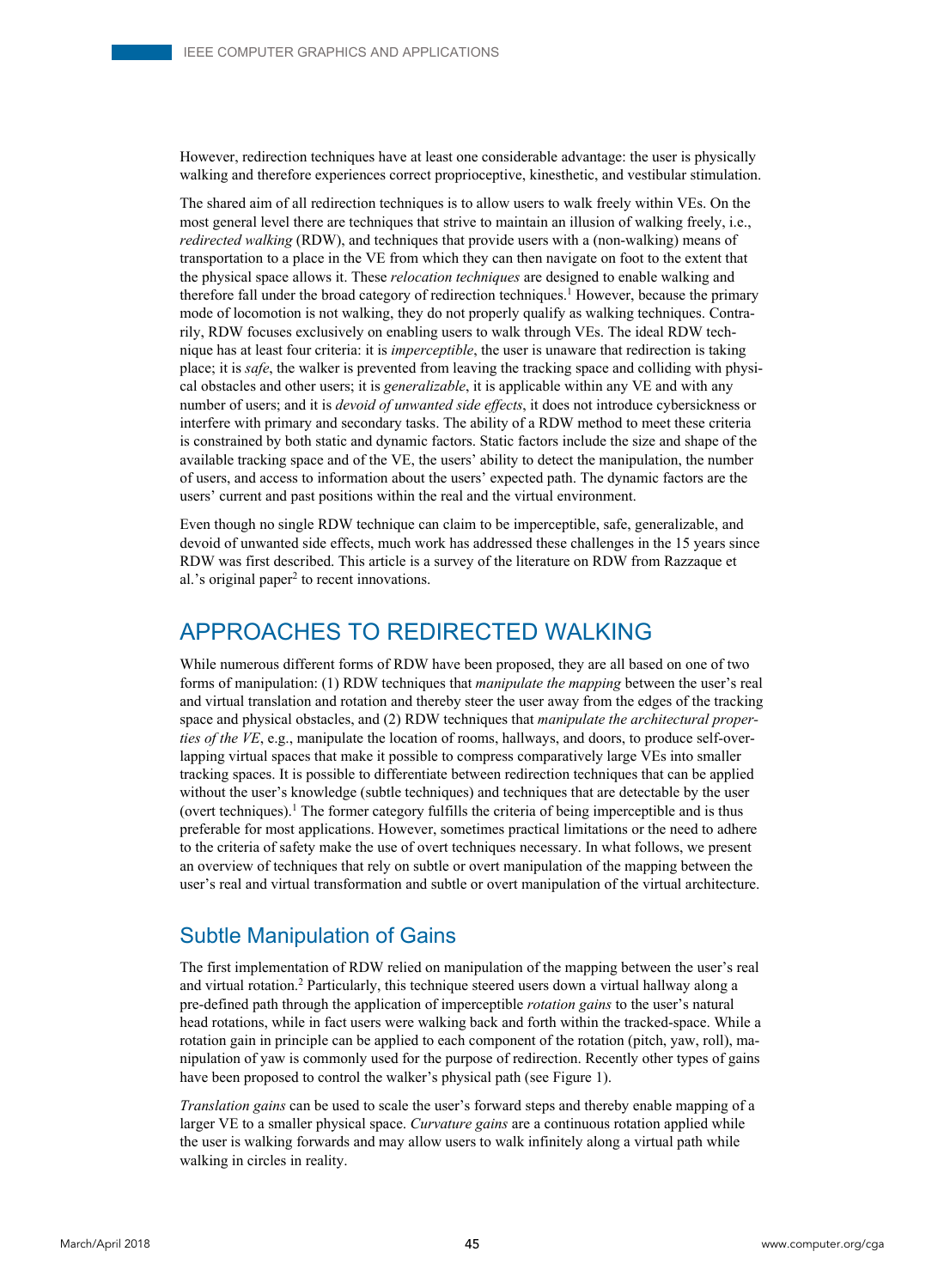*Bending gains* in a similar manner bend the walkers' paths to the left or right while they are walking along a curved virtual path. Note that curvature and bending gains require *a priori*  knowledge of the user's future path or a good prediction of that path generated by extrapolating from the recent path. In order for the applied gains to remain imperceptible they need to be below the users' perceptual threshold. Estimation of detection thresholds for different types of gains continues to be an active area of research (for a summary of this work see the sidebar).

Finally, most subtle manipulations of the mapping between the user's real and virtual transformation are applied continuously because the abrupt nature of instantaneous translation or rotation makes imperceptibility challenging. Nevertheless, Bruder et al.<sup>3</sup> demonstrated the possibility of masking instant translations using inter-stimulus images and visual optic flow effects in the user's peripheral vision, suggesting that repeatedly performed small discrete translations may enable continuous subtle scaling of a walking user's motion.<sup>1</sup> Moreover, it has been demonstrated that subtle translation of the user's viewpoint can be applied during eye blinks or saccades (i.e., the rapid eye movement accompanying changes in gaze direction). 4



Figure 1. Illustration of four types of gains used to manipulate the mapping between the user's real and virtual movement: (a) rotation gains (user stationary), (b) translation gains (user moving forward), (c) curvature gains (user moving forward), and (d) bending gains (user moving on a curve).

#### Overt Redirection and Interventions

Even though RDW ideally should remain imperceptible, overt techniques have been proposed as a means condensing even larger VEs into the tracking space. The technique *seven league boots*<sup>5</sup> was intentionally designed as overt because it was based on the user enabling and disabling perceptible translation gains by pressing a button on a hand-held wand. While this form of redirection is rare, it is not uncommon to rely on overt techniques as a last resort when the user reaches the bounds of the tracking space. In these worst-case conditions, for the safety of the user and the equipment, the system must intervene and trigger execution of an overt technique to guide the user back toward the center of the tracking space without stopping the virtual experience. Williams et al.<sup>6</sup> introduced three overt techniques aimed at doing so: (1) The *freeze-backup technique* where the virtual experience is frozen, the experimenter guides the user to the center of the tracked space, and the virtual experience is resumed; (2) the *freeze–turn technique* where the display system is frozen, the user physically turns toward the center of the tracked space, and the virtual experience is resumed; (3) the *2:1 turn* where the user is instructed to stop and physically turn while the VE rotates at twice her speed. The user physically turns 180° and is rotated 360° in the virtual world. As a result the user no longer faces the bounds of the tracking space and is able to continue along the same virtual path.

Peck, Fuchs, and Whitton<sup>7</sup> describe distractors—an object in the VE for the user to visually focus on while the VE rotates during the user's head turns. A red ball (serving as the distractor) was used to guide the user's eyes during rotation, as well as distract the user from the rotation of the VE. Results suggest that distractors are preferred by participants and produce higher levels of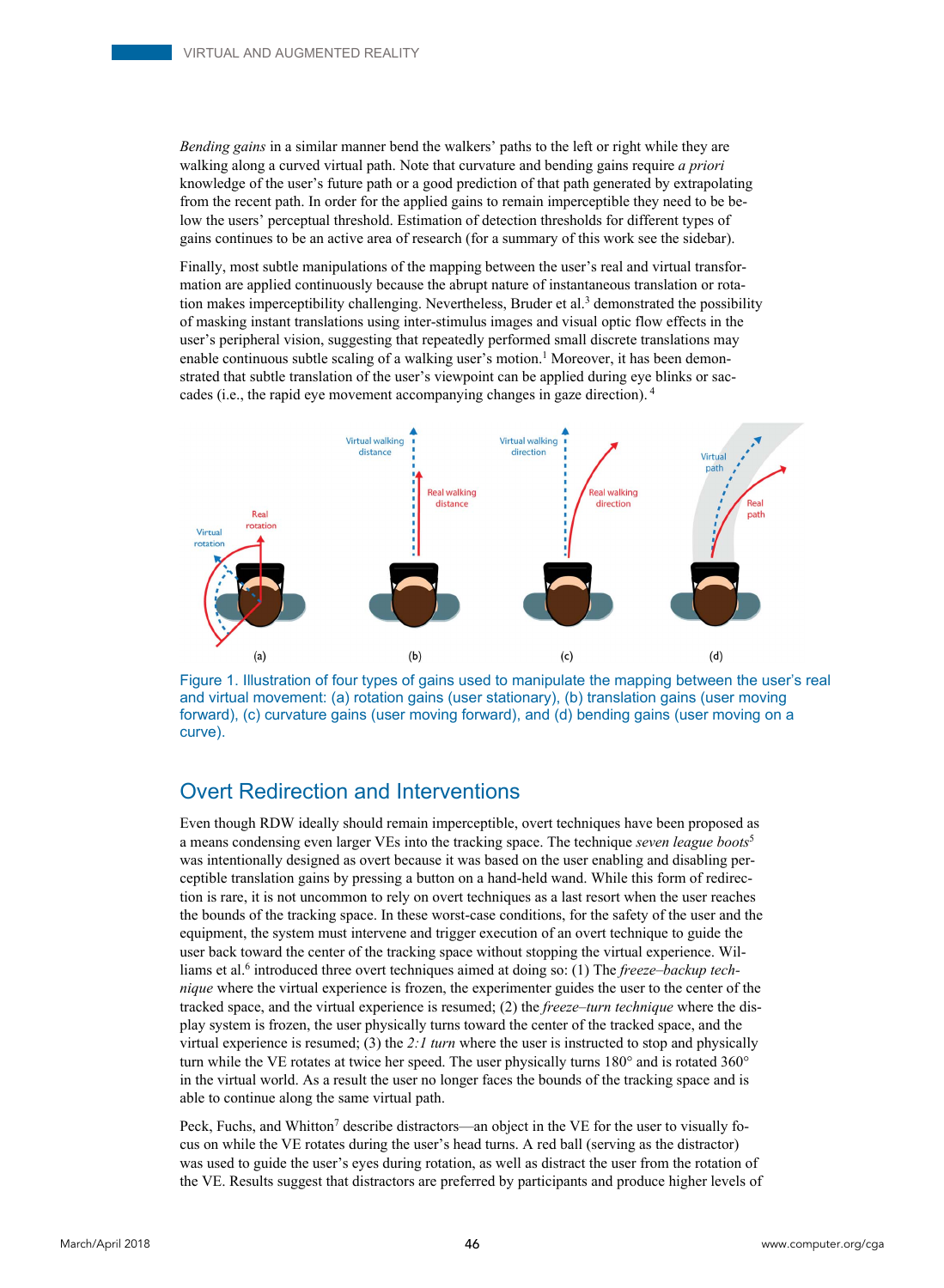subjective presence when compared to other overt reorientation techniques. The authors compared three types of distractors: the sight of a hummingbird, the sound of the bird, and the sound and sight of the bird. The results did not reveal whether the addition of sound decreased the likelihood of noticing the applied gain, but they did suggest that improving visual realism and adding sound positively influenced the participants' sense of presence in the VE.

It has been proposed that instead of overtly intervening it may be possible to capture the user's attention using events that are plausible within the narrative and use those events as opportunities to imperceptively apply translation, rotation, and curvature gains.<sup>8</sup> For example, Neth et al.<sup>9</sup> used agents walking in front of users to slow them down, and agents intersecting the users' path to cause changes in their heading.



Figure 2: Examples of two forms of redirection through manipulation of the virtual architecture: (a) change blindness redirection used to present two virtual rooms in the same tracking space, and (b) impossible spaces used to present two overlapping rooms.

#### Subtle Manipulation of Virtual Architecture

Suma et al. proposed a radically different approach to redirection: they subtly manipulate the architecture of the VE, taking advantage of *change blindness*, i.e., an individual's inability to detect changes in the environment. Suma et al. were able to change the location of doorways and corridors behind users' backs and thereby manipulate their walking paths (Figure 2a). Impressively, only one of 77 participants in two user studies noticed the manipulation. This form of architectural manipulation enabled users to navigate a large dynamic virtual office building of approximately 219 sq. meters without leaving a tracking space of  $4.3 \text{m} \times 4.3 \text{m}$ . <sup>10</sup>

Suma et al. describe *Impossible Spaces*, another technique relying on architectural manipulation.11 Impossible Spaces makes it possible to compress (larger) virtual interior environments into smaller physical spaces by means of self-overlapping architecture (Figure 2b). Two user studies revealed that relatively small virtual rooms can overlap by up to 56% without the user's knowledge, and larger virtual rooms mapped to a physical space of  $9.14m \times 9.14m$  may overlap by up to 31%. If the aim is not to replicate the spatial layout of a real space, then the technique called *Flexible Spaces* can provide unrestricted walking within a dynamically generated interior VE.<sup>12</sup> Work by Vasylevska and Kaufmann<sup>13</sup> demonstrated that it is possible to avoid detection and increase the amount of overlap between virtual rooms by connecting these rooms using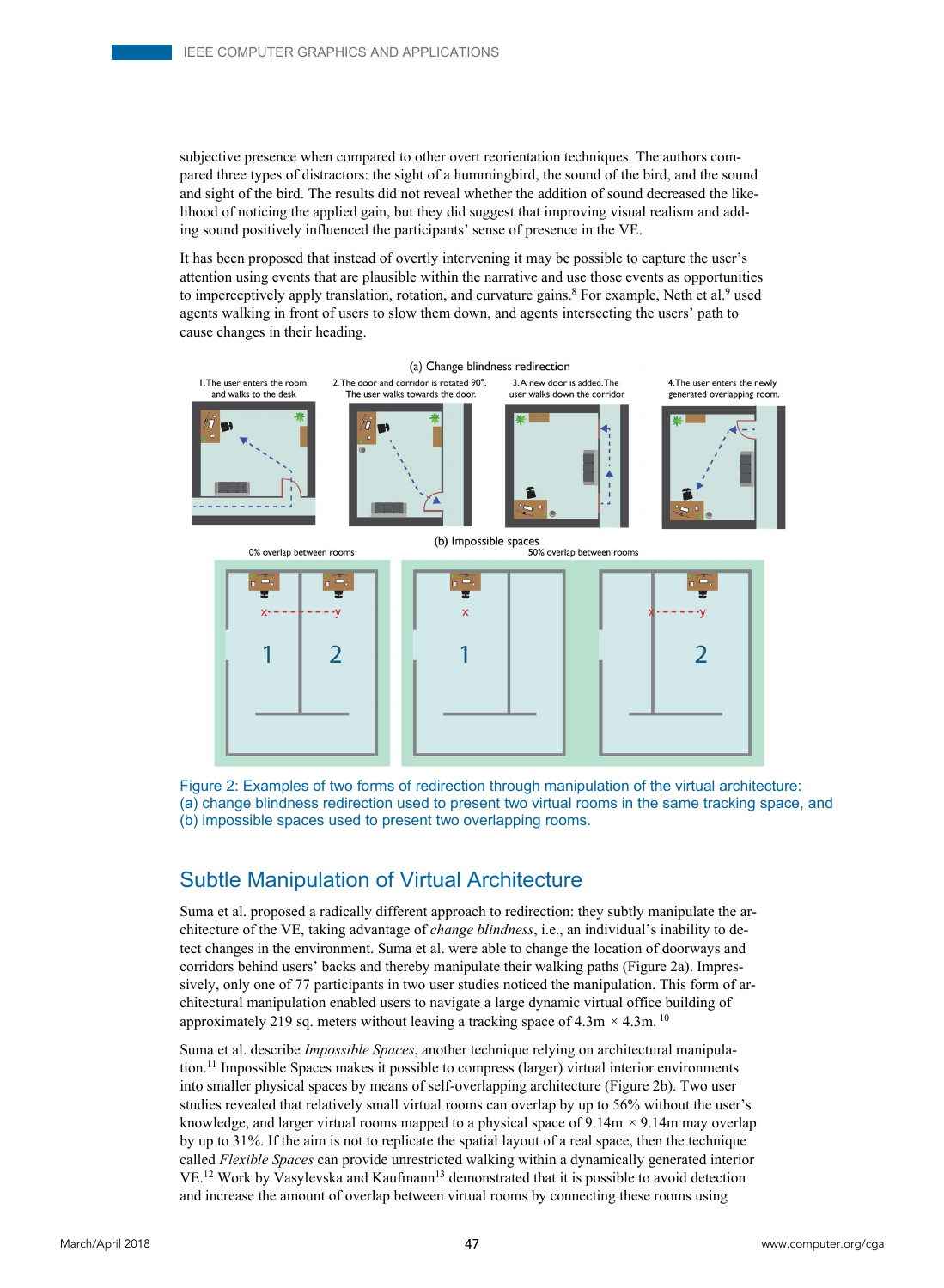longer corridors with more corners, and smoothly curved corridors may be more beneficial for spatial compression. Even though this work is encouraging, an inherent drawback of approaches relying on architectural manipulation is that they are limited to interior environments.<sup>10</sup>

# REDIRECTION CONTROLLERS

Free exploration of virtual spaces with any one of the techniques described above is nearly impossible. Developers use redirection controllers to manage the application of redirection techniques based on user positions in both the real and the virtual spaces. Software libraries such as the Redirected Walking Toolkit<sup>26</sup> offer implementations of basic redirection techniques; redirection controllers manage redirection and repositioning at a higher level.

*Scripted controllers* steer users through a space along a physical and virtual path that is largely pre-determined by the developer.2 An advantage of scripted controllers is that developers predefine a user's path and the redirection technique to be used. This ensures that the virtual experience fits within a desired physical space. Such controllers are not easily reusable across different VEs, can require extensive customization for each simulation, and can break down if users leave the predefined path. Controllers that rely on change blindness (e.g., moving doors that are out of sight),<sup>10</sup> or impossible overlapping spaces connected by planned corridors<sup>11</sup> can be considered scripted controllers.

*Generalized controllers* are reactive in nature, and use subtle continuous techniques to guide users toward a certain physical place or pattern regardless of a user's intended virtual travel. No knowledge of the VE or pre-scripting of user movements is required, making these controllers more flexible, but also less optimized. Razzaque<sup>15</sup> originally described three generalized algorithms: *steer-to-center*, which always guides users to the center point of the tracking space; *steerto-multiple-waypoints*, which guides users to a set of points; and *steer-to-orbit*, which guides users toward and along a circular path around the center. Other variations of these methods have been proposed, including nested orbits or figure-eight patterns.27 For a review and comparison of generalized algorithms, see the work of Hodgson and colleageus.28

*Predictive controllers* analyze the physical and/or virtual environments to determine where a user can go, cannot go, or is likely to go, then uses that information to guide redirection. For example, a user walking along a virtual hallway with no intersections will likely walk straight ahead. Predictive controllers may also consider the characteristics of typical human walking to make informed steering choices.<sup>29</sup> Zmuda et al.'s<sup>30</sup> FORCE algorithm uses subtle continuous techniques combined with changes in redirection strategy at key decision points. The VE is preprocessed into a series of navigable paths and decision points, and the controller calculates optimal physical locations to steer the user toward. Similar to scripted controllers, predictive controllers require pre-processing and cataloging available paths for each VE, or real-time estimation of likely paths. More recent approaches, such as that proposed by Zank and Kunz, $31$  simplify this process by automatically calculating navigable paths and decision points for a given VE so that developers need not specify them manually.

*Resetting controllers* are redirection techniques that are most often used to reorient users away from a nearby tracking space boundary. Examples are the overt 2:1 turn and freeze-turn techniques, and visual distractors. Resetting controllers are effective in any size tracking space, but cause increasingly frequent interruptions as the size of the tracking space diminishes.

Note that these controller categories are not mutually-exclusive. Generalized controllers can use resetting to catch failure cases, e.g., *Redirected Free Exploration with Distractors*. 7 Predictive controllers can use generalized algorithms and change strategies as needed. For example, the work on bending gains described in the sidebar combines scripted and generalized approaches enabling users free choice among branching VE paths, while walking along connected, scripted arc segments to form a predefined pattern in the physical world. Different applications may lend themselves toward different combinations of controllers and techniques. Similarly, Nescher et al.<sup>32</sup> have presented an algorithm for dynamically choosing and weighting different redirection controllers in order to optimize space and minimize costs. Regardless of controller type, the RDW literature has focused almost exclusively on guiding a single immersed user, but recent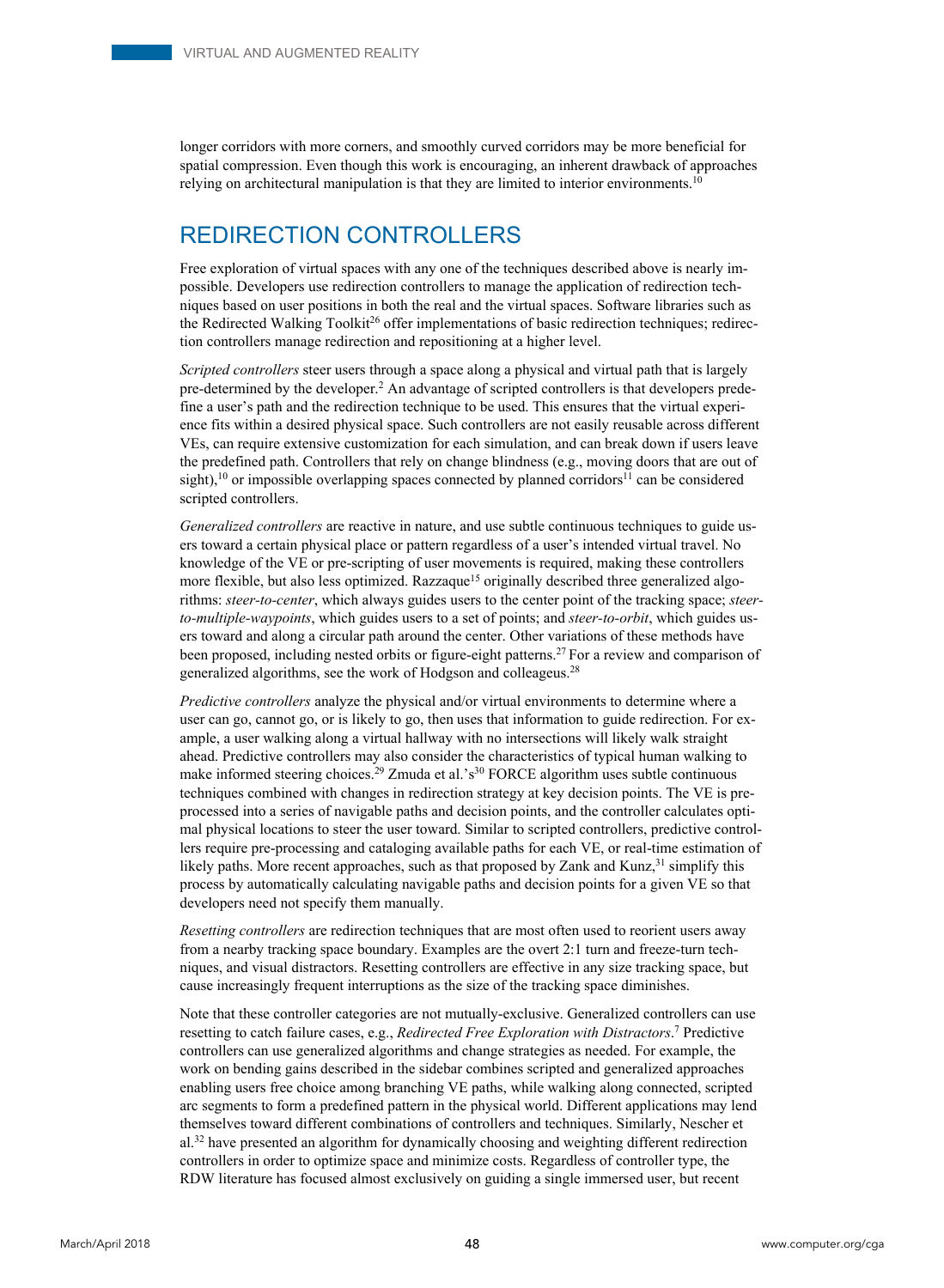work has sought to address the challenge of simultaneously redirecting more than one user (see sidebar "Redirection of Multiple Users").

# UNWANTED SIDE EFFECTS OF REDIRECTED WALKING

RDW techniques intentionally create subtle or overt discrepancies between the spatial senses, distort the perception-action mappings during movements in a VE, or dynamically rearrange the geometry and affordances of a virtual world. This has the potential to (a) introduce simulator sickness, (b) interfere with spatial learning and memory, and (c) lead to higher cognitive load than walking in the real world. For RDW to be widely adopted in VR, we must document these effects, understand their causes, and develop mitigation strategies.

**Simulator Sickness:** When first introducing RDW to the scientific community Razzaque et al.<sup>2</sup> described a pilot user study suggesting that redirection could be performed without notable simulator sickness. Since then several studies exploring detection thresholds have also involved assessment of simulator sickness based on questionnaires administered before and after the user's VE experience (see work cited in the sidebar on estimation of detection thresholds). The results of these self-reports generally indicate an increase in simulator sickness, albeit to varying degrees. Because participants were exposed to both noticeable and imperceptible gains for extended periods of time, it is impossible to conclude, based on these data alone, whether subtle redirection elicits simulator sickness. Similarly, work on architectural manipulation tends to find increases in simulator sickness when comparing scores before and after studies. Despite the frequent assessment of simulator sickness, it is currently not possible to conclude to what the degree of sickness varies across populations, across different gains and across methods relying on manipulation of gains or virtual architecture. The work exploring masking redirection using inter-stimulus images and optic flow effects did not reveal a difference in simulator sickness reported before and after exposure to the  $VE<sub>1</sub><sup>3</sup>$  there is some indication that redirection using both sound and visuals may elicit stronger simulator sickness than purely acoustic redirection; and the addition of passive haptic cues might reduce sickness during exposure to curvature gains (see work cited in the sidebar on estimation of detection thresholds).

**Spatial Performance:** Relatively little empirical data exists on the effects of redirection techniques on spatial cognition and performance. Hodgson et al.<sup>36</sup> examined the effect of different subtle continuous reorientation techniques on spatial learning and memory. A crucial finding of this work is the lack of any negative impact of RDW on spatial memory. In no case did they find performance decrements for landmark learning while being redirected. Indeed, there were small numerical trends in all dependent measures toward better performance for RDW over normal navigation where no redirection was applied. Similar effects have been shown by Peck et al.7 finding that participants experiencing subtle reorientation with occasional overt reorientation (resetting) perform significantly better than participants using a non-walking locomotion interfaces.

These findings stand in contrast to a related study by Williams et al.<sup>6</sup> Their work examined the impact of overt reorientation or repositioning techniques on spatial memory compared to no reorientation. Their overt interventions did increase angular errors and response latencies in a spatial pointing task. It appears that the strong sensory-motor conflicts that are created during overt interventions may not be resolved at a low, perceptual level and can interfere with spatial learning or introduce distortions into a user's memory. Work by Suma et al.<sup>10</sup> indicates that even when redirection is performed by dynamically changing the layout of the environment, then participants' mental maps resembled the static layouts the authors intended them to perceive. Nevertheless, recent work has shown that variations in the complexity of paths joining overlapping rooms may influence distance perception within these rooms.<sup>13</sup>

**Cognitive Load:** Human working memory draws from finite cognitive resources, including verbal and spatial resources. Marsh et al.<sup>37</sup> evaluated different types of semi-natural locomotion user interfaces in VR and found that locomotion with less natural interfaces increased spatial working memory demands. Bruder et al.<sup>38</sup> analyzed the effects of a subtle continuous reorientation tech-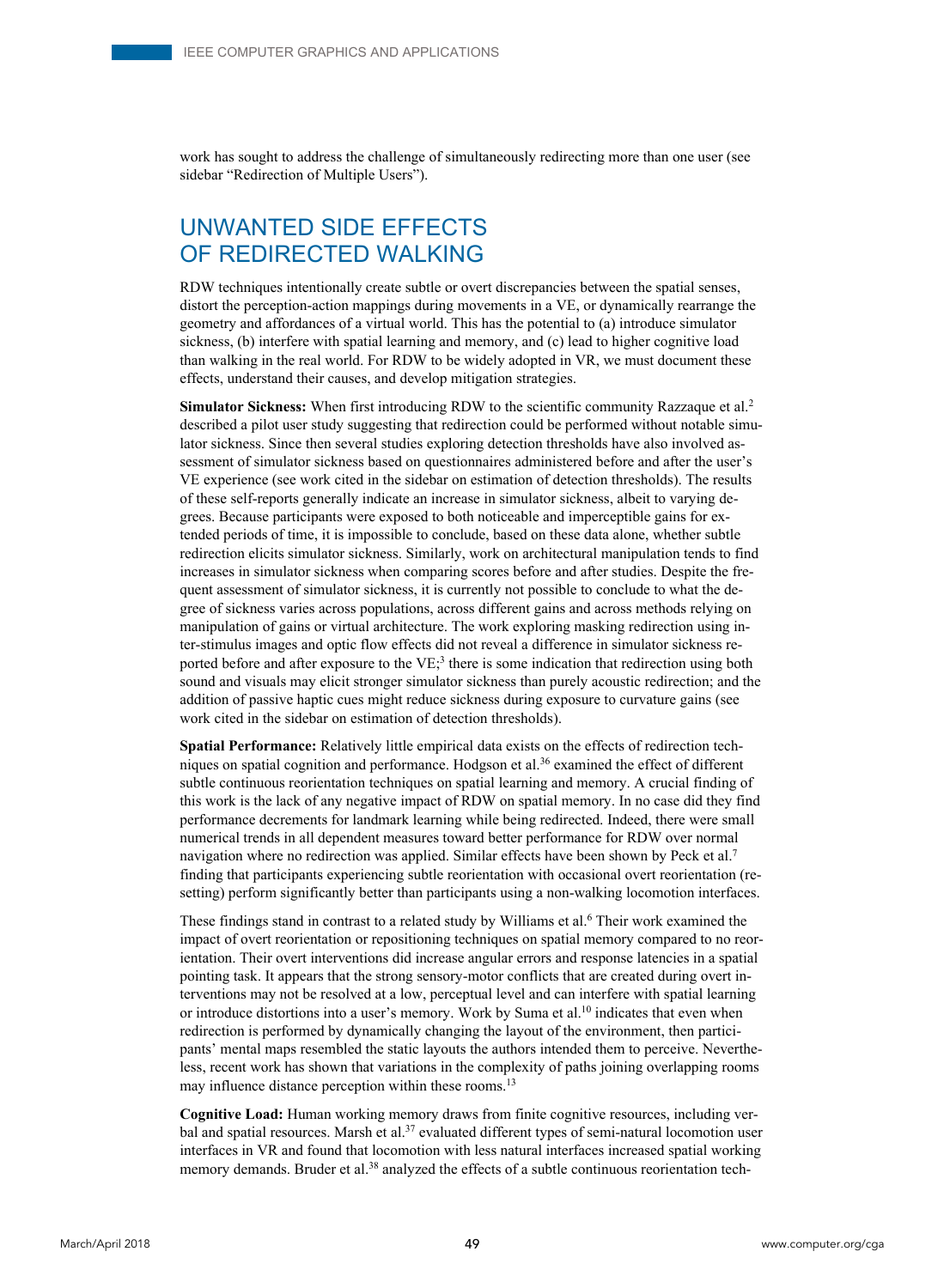nique based on curvature gains on cognitive load. They employed a dual tasking method to determine the mutual influence between a locomotion task using RDW and a concurrent task that draws from either verbal or spatial cognitive resources. The results showed that the radius of the circular path on which participants were redirected with curvature gains had a significant effect on verbal and spatial working memory. The smaller the circle was, the more this technique drew from the participants' finite cognitive resources. However, significant effects on cognitive load were only shown when participants were clearly able to detect the manipulation. In cases where users have to perform a complex cognitive task in the virtual world, the authors recommend using curvature gain manipulations only when the physical space available is more than 10m *×*  10m or combining multiple subtle redirection techniques if the physical space is smaller.

## CURRENT CHALLENGES AND FUTURE WORK

The ideal RDW technique should be imperceptible, safe, generalizable, and devoid of unwanted side effects. Perhaps not surprisingly, these criteria align closely with the broader themes and research questions addressed by the scientific community since redirected walking was first introduced. This section outlines central lessons learned, current challenges, and potential directions for future work.

**Subtlety:** A recurring theme of research on RDW has been identification of detection thresholds for rotation gains. This work has provided ample evidence that the mapping between users' real and virtual spatial movement can be manipulated while avoiding detection. However, our understanding of the perceptual limits is incomplete, suggesting the need for future work. Much of the work on detection thresholds was performed using displays that do not compare to current generation HMDs, and threshold estimates vary significantly depending on estimation methods. This suggests the need for developing reliable estimation methods and determining whether previously identified thresholds apply to current HMDs. Additionally, each user has different perceptual thresholds and tolerances. However, currently we do not know the distribution of sensitivity across the user population (or sub-populations). Such knowledge could enable higher thresholds for perceptually tolerant users, and lower thresholds for sensitive users. Similarly, we do not know enough about the interaction between detection thresholds and task engagement, i.e., the attentional resources devoted to the task. Understanding this relationship would enable dynamic adjustment of gains based on the current task or measures of users' attentional state.

As this review points out, some redirection techniques decrease noticeability by deliberately *masking* the manipulation by using visual distractors during resetting, or inter-stimulus images and optic flow effects, or by performing redirection during naturally occurring masking caused by saccades and eye blinks or during narrative events. Identifying effective ways of masking gains is an important direction for future research. Examples of unexplored approaches include masking gains through manipulation of the display field of view or by affecting optic flow with virtual snow or other particle effects.

Redirection through manipulation of the VE is a relatively new, yet promising, approach to RDW. So far, work has focused exclusively on architectural models of indoor environments. Nevertheless, it seems possible that the layout of outdoor VEs could be manipulated to similar effects, e.g., relocation of virtual structures and walkways outside the user's field-of-view. Additionally, utilizing these illusions often requires the manual design and modeling of a custom-built VE. This points to the need for research into new methods for automatically manipulating the layout of static environment models created by artists or from 3D scans of a physical environment.

**Safety:** Redirection techniques relying on gain manipulations do not guarantee safety unless the system intervenes once subtle redirection is no longer an option. This form of resetting is inherently disruptive. Visual distractors partially alleviate this problem, and recent work has proposed techniques that integrate into the narrative of the VE.<sup>8</sup> Such techniques could provide opportunities for subtle redirection before overt interventions become necessary. However, the effectiveness of narrative interventions is not well-documented, nor do we understand trade-offs between overt and narrative interventions.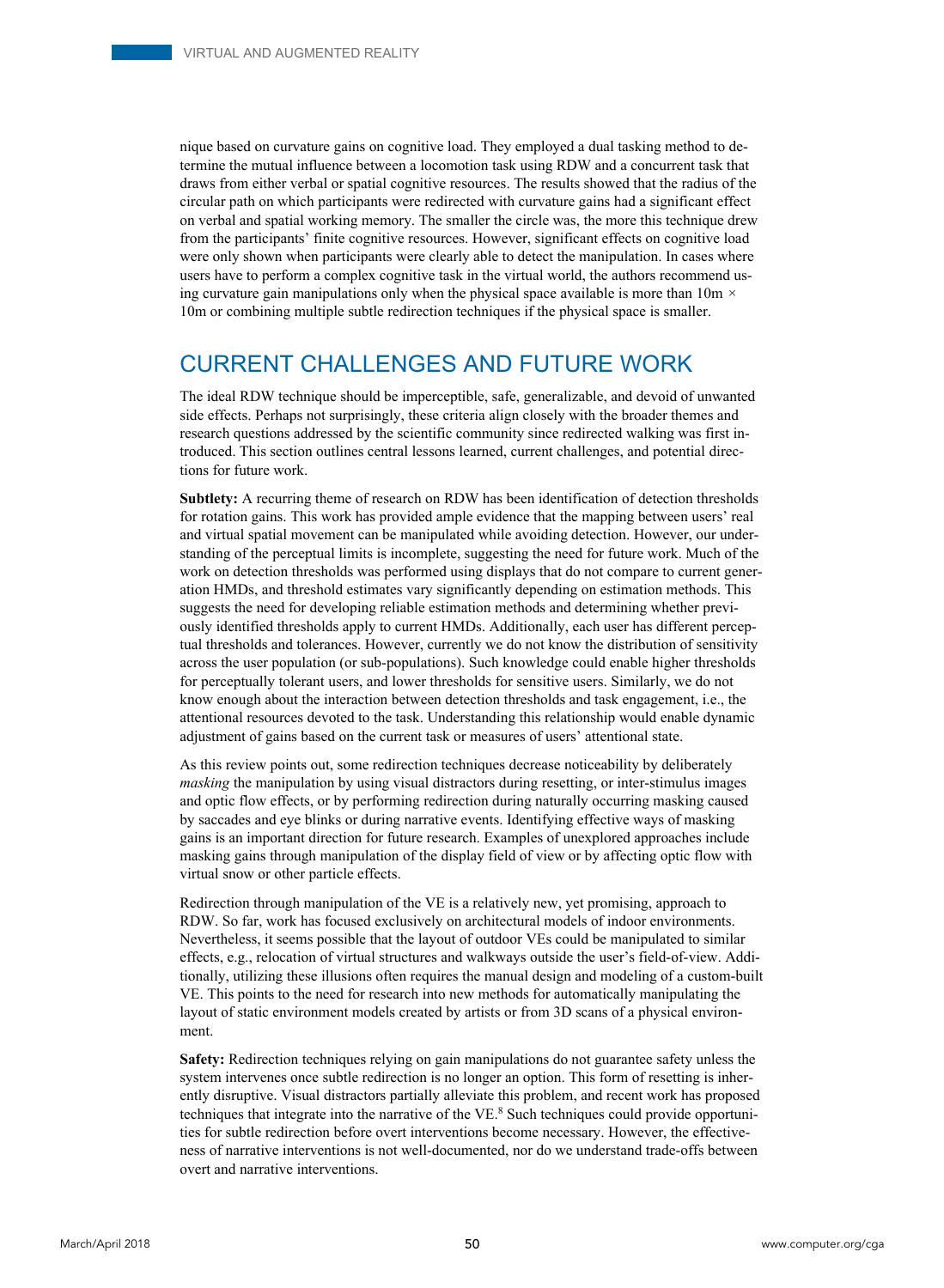Recent advances in inside-out tracking and environment mapping technologies are driving a progression towards immersive experiences at "building-scale." Unbounded by the limitations of a pre-defined motion tracking volume, virtual reality seems poised to graduate from controlled lab spaces and move out into the world. While this presents a compelling vision, the unpredictability of operating in an ad hoc environment introduces new challenges for user safety. RDW may be a promising approach for locomotion in cluttered physical spaces and avoiding collisions with real world obstacles such as furniture.

**Generalizability:** The RDW controllers proposed to date are suboptimal in one or more ways: (1) scripted controllers are effective but the user must follow a designed path. (2) Generalized controllers offer greater user freedom but resetting is often necessary. (3) Predictive controllers require off-line pre-processing to generate possible paths and knowledge of typical human behavior to inform redirection when the user encounters branches between paths. Thus, automatic calculation of navigable paths and decision points from a given VE and prediction of user's future paths remain major challenges. With a few recent exceptions, predictive controllers have relied on information about the user's current walking behavior. However, future work might benefit from exploring real-time capture of biometrics, e.g., eye-tracking and brain-computer interfaces, for path and target prediction.

The challenges outlined above are even greater if the redirection controller needs to handle spontaneous alternation behavior and manipulate the paths of multiple users, or if the user is relying on consumer grade equipment with small active tracking spaces. The latter case may require novel combinations of RDW, relocation techniques, and other walking interfaces, such as walking-in-place techniques.

**Unwanted side effects:** Even if applied subtly, RDW requires the user to actively (consciously or subconsciously) compensate for the introduced manipulations. Further evaluation of the cognitive effects concerning cognitive load and spatial reasoning of RDW should be evaluated. Moreover, a common assumption is that subtle redirection can be deployed without great risk of simulator sickness. As pointed out by this review, the research community needs to bolster this assumption. We lack a complete understanding of what makes users sick, and we do not know what the population sensitivities are to those factors. Answering these questions are crucially important and a sizable challenge. More generally, research on the effects of RDW has commonly relied on fairly simple paradigms for studying spatial performance and cognitive resource demands. Thus, future research should explore some of the more practically important effects of RDW applied to actual use cases.

Despite the unanswered questions and challenges outlined above, we view the existing body of work on RDW as a testament to the potential of this approach. So far, however, most knowledge in the field is held by a small number of researchers. Considering the strong interest of VR developer communities all over the world, it will be important to bridge the gap between research prototypes and VR developer projects. It is important for the community to start focusing on more applied research while maintaining the tradition of innovation, exploration, and solid basic research that has characterized the past 15 years of work on RDW.

## SIDEBAR: DETECTION THRESHOLDS FOR REDIRECTED WALKING

Researchers have adopted psychophysical methods for identifying detection thresholds for visual translation,<sup>14</sup> rotation,<sup>15</sup> curvature,<sup>16</sup> and bending gains.<sup>17</sup> Recent work has explored the effects of multi-sensory stimuli using similar methods.18–19

**Translation gains:** Work by Steinicke et al. suggests that imperceptible translation gains range from downscaling by 14% to upscaling by 26%.16 If these thresholds apply to current commercially available head-mounted displays, then it should be possible to map a VE of about 5.8m *×*  5.8m onto the 4.6m *×* 4.6m tracking space offered by the first generation HTC Vive. Thus, if applied as the only form of redirection in a small tracking space, the benefits of translation gains are limited. Moreover, there is some indication that users unconsciously compensate for applied translation gains by altering their walking speed. 20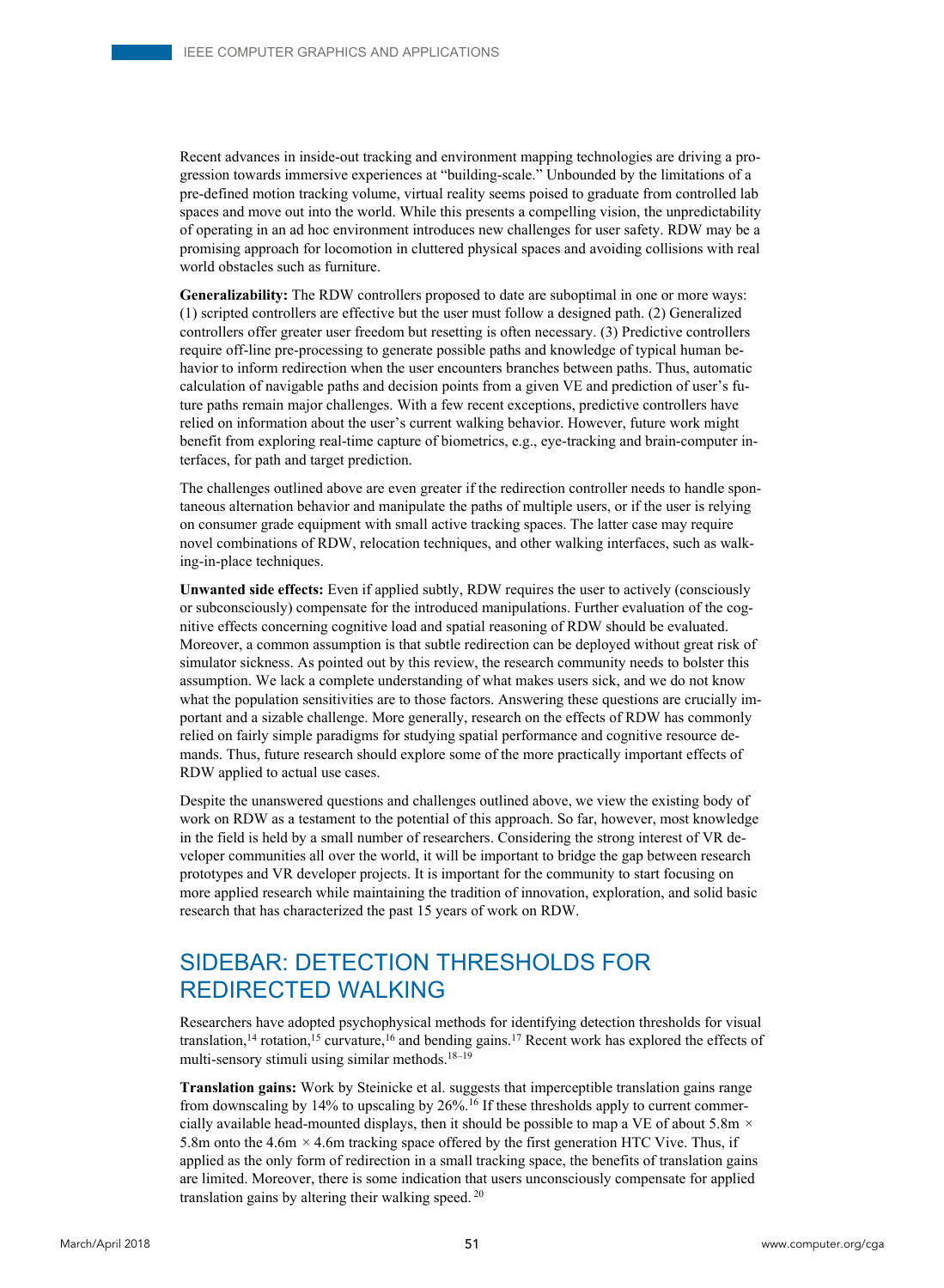**Rotation gains:** Razzaque's<sup>15</sup> early work demonstrated that small rotational changes are less likely to be detected, and that the rotation is less likely to be noticed if the user's head is already turning. Since then, several studies have sought to identify detection thresholds for rotation gains during head turns and full body turns. Work by Jerald et al.<sup>21</sup> indicates that users are less likely to notice gains applied in the same direction as head rotation rather than against head rotation. Specifically, users can be physically turned approximately 11.2% more and 5.2% less than the virtual rotation. Bruder et al.<sup>22</sup> evaluated full-body turns and found users can be physically turned approximately 30.9% more and 16.2% less than the virtual rotation.

Moreover, this study indicated that users are less likely to detect the manipulation for smaller virtual rotation angles. Similarly, Steinicke et al.<sup>16</sup> found that users can physically turn approximately 49% more and 20% less than virtual rotation.

**Curvature gains:** Experimental results vary with respect to the size of the space needed to imperceptibly redirect walkers using curvature gains. It has been suggested that users can be redirected in VEs along the circumference of circles with radiuses of 22m,<sup>16</sup> 11.6m,<sup>23</sup> or as small 6.4m.23 It has been proposed that methodological differences may account for the variation in results, suggesting the need for further work to better define the limits of human perception.<sup>23</sup> Moreover, research suggests that users are less likely to notice curvature gains when walking at slower speeds,<sup>9</sup> and it has been proposed that curvature and translation gains can be applied simultaneously.23

**Bending gains:** In regard to bending gains, Langbehn et al.<sup>17</sup> found that a virtual curvature can be bent up to 4.4 times its radius in the real world. Moreover, the authors present an application of bending gains allowing users to cover a virtual space of approximately 25m *×* 25m within a physical space of about  $4m \times 4m^{24}$  However, in order to condense such a large VE into this small tracking space, the walker's movement is constrained to specific predefined paths.

**Other Sensory Approaches to Redirection:** A few studies have explored the hypothesis that the addition of haptic and auditory stimuli matching the visuals might allow unnoticeable manipulation while using higher gains. Matsumoto et al.<sup>25</sup> describe a subtle continuous redirection approach based on visio-haptic interaction. Users walked along a straight virtual path while touching a collocated real and virtual wall where the virtual wall was mapped onto a physical, convex surface. Through application of curvature gains users walked along a potentially infinite virtual wall while in fact they were walking in circles. Study results indicated that passive haptic feedback may increase the likelihood that users feel as if they are walking straight during the application of curvature gains.

Recent work explored whether users' ability to detect visual rotation gains is affected by the addition of spatialized sound when the location of the sound is also manipulated by the same gains.19 The benefit of adding spatial sound has not been conclusively shown, possibly due to methodological differences as well as variations in the visual and auditory stimuli. For example, it seems possible that spatial sound is more likely to have an effect during scenarios involving richer soundscapes or scenarios where audition plays a more central role for spatial cognition (e.g., foggy or dimly lit environments).19

## SIDEBAR: REDIRECTION OF MULTIPLE USERS

*Multi-user redirection controllers* guide two or more users away from each other and any obstacles in the same tracking space. A few studies have used simulations to explore this issue,33–34 but no user studies have yet been conducted.

In its simplest form, a multi-user redirection controller can implement Razzaque's<sup>15</sup> steer-to-center algorithm, with each user having a different 'center' position, thus directing users away from each other and toward their own sub-areas of the tracking space. More sophisticated controllers are needed, however, to maximize the tracking space for each participant.

Multi-user redirection introduces a number of new issues. Primary among them is collision prediction and avoidance for dynamic and sometimes unpredictable objects, including the users themselves. Users can collide in different ways (head-on, rear-ending a slow user, crossing or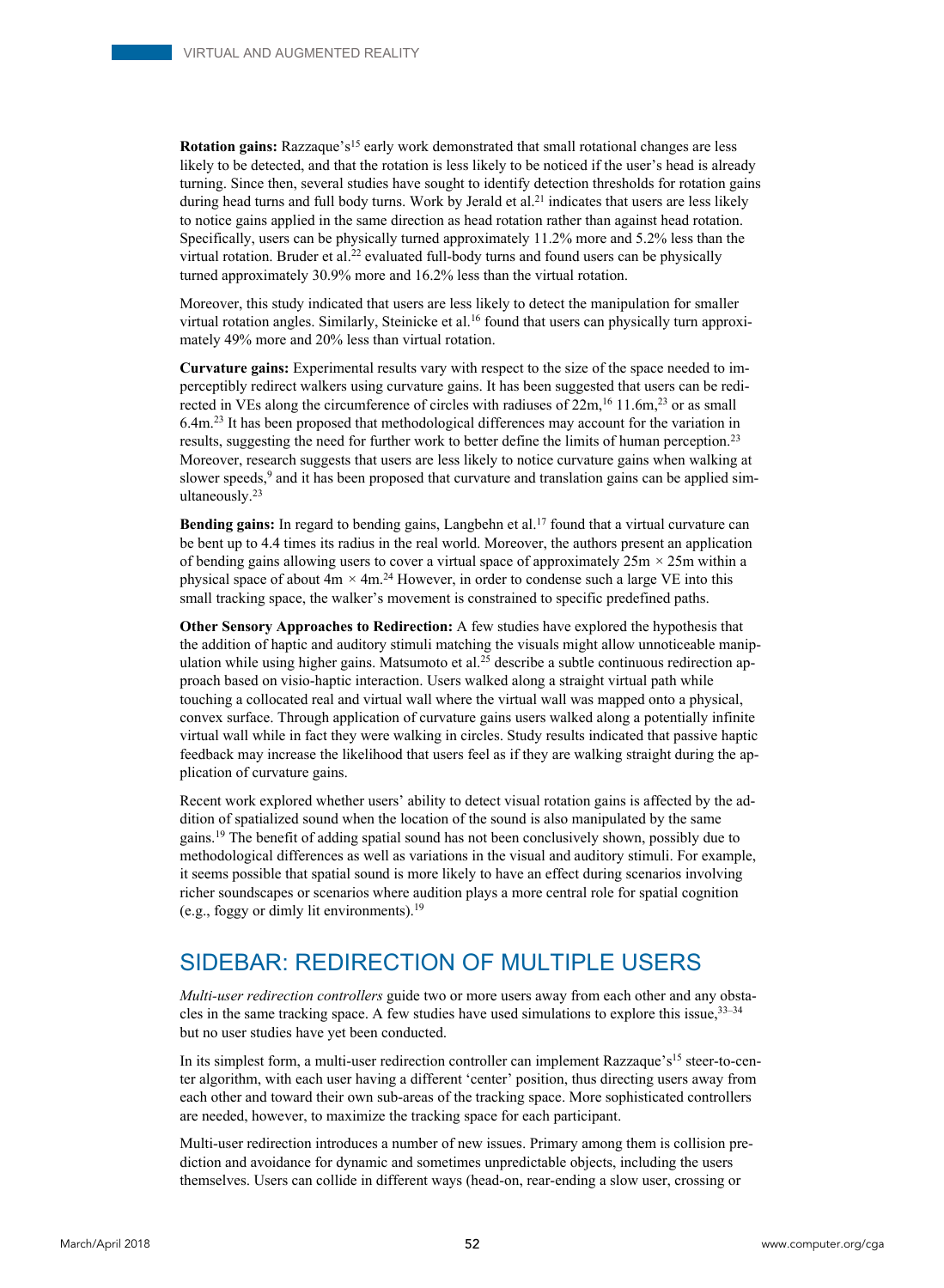converging paths, etc.), or users may simply pass closely without colliding. If a collision is predicted, RDW can resolve it by curving the users away from each other while, ideally, not steering them toward a wall.<sup>33</sup> Collisions can also be prevented by using translation gains to modulate a user's progress toward a potential collision point or help another reach a turning point more quickly. Impending collisions can also be prevented with resetting methods.

Accurately predicting collisions can be difficult due to users' ability to freely choose their path through the VE. It can also become computationally expensive with additional users: redirecting one user to prevent a collision could guide them into the path of another. Thus, all users' predicted paths and their various interactions must be modeled to find the optimal space in which to steer each user.

It is also important to consider social aspects of a multi-user experience. Because the positions in the virtual and physical worlds diverge as a result of RDW, there are likely to be scenarios in which two users are next to each other in the virtual world but far apart in the real world. Attempting a handshake or conversation will fail, as the users are not actually co-located. Conversely, users can be far apart virtually but next to each other physically. Much of this can be mitigated by using voice-chat over noise-canceling headphones (see  $35$ ).

#### REFERENCES

- 1. E.A. Suma et al., "A taxonomy for deploying redirection techniques in immersive virtual environments," *Proceedings of IEEE Virtual Reality Short Papers and Posters* (VRW 12), 2012, pp. 43–46.
- 2. S. Razzaque, Z. Kohn, and M.C. Whitton, "Redirected walking," *Proceedings of Eurographics*, 2001, pp. 105–106.
- 3. G. Bruder et al., "Tuning self-motion perception in virtual reality with visual illusions," *IEEE Transactions on Visualization and Computer Graphics*, vol. 18, no. 7, 2012, pp. 1068–1078.
- 4. B. Bolte and M. Lappe, "Subliminal reorientation and repositioning in immersive virtual environments using saccadic suppression," *IEEE Transactions on Visualization and Computer Graphics*, vol. 21, no. 4, 2015, pp. 545–552.
- 5. V. Interrante, B. Ries, and L. Anderson, "Seven league boots: A new metaphor for augmented locomotion through moderately large scale immersive virtual environments," *Proceedings of the IEEE Symposium on 3D User Interfaces* (3DUI 07), 2007, pp. 167–170.
- 6. B. Williams et al., "Exploring large virtual environments with an HMD when physical space is limited," *Proceedings of the ACM Symposium on Applied Perception in Graphics and Visualization* (APGV 07), 2007, pp. 41–48.
- 7. T.C. Peck, H. Fuchs, and M.C. Whitton, "An evaluation of navigational ability comparing redirected free exploration with distractors to walking-in-place and joystick locomotion interfaces," *Proceedings of the 2011 IEEE Conference on Virtual Reality* (VR 11), 2011, pp. 55–62.
- 8. T. Grechkin et al., "Towards context-sensitive reorientation for real walking in virtual reality," *Proceedings of the 2015 IEEE Conference on Virtual Reality* (VR 15), 2015, pp. 185–186.
- 9. C.T. Neth et al., "Velocity-dependent dynamic curvature gain for redirected walking," *IEEE Transactions on Visualization and Computer Graphics*, vol. 18, no. 7, 2012, pp. 1041–1052.
- 10. E.A. Suma et al., "Leveraging change blindness for redirection in virtual environments," *Proceedings of the 2011 IEEE Conference on Virtual Reality* (VR 11), 2011, pp. 159–166.
- 11. E.A. Suma et al., "Impossible spaces: Maximizing natural walking in virtual environments with self-overlapping architecture," *IEEE Transactions on Visualization and Computer Graphics*, vol. 18, no. 4, 2012, pp. 555–564.
- 12. K. Vasylevska et al., "Flexible spaces: Dynamic layout generation for infinite walking in virtual environments," *Proceedings of the IEEE Symposium on 3D User Interfaces* (3DUI 13), 2013, pp. 39–42.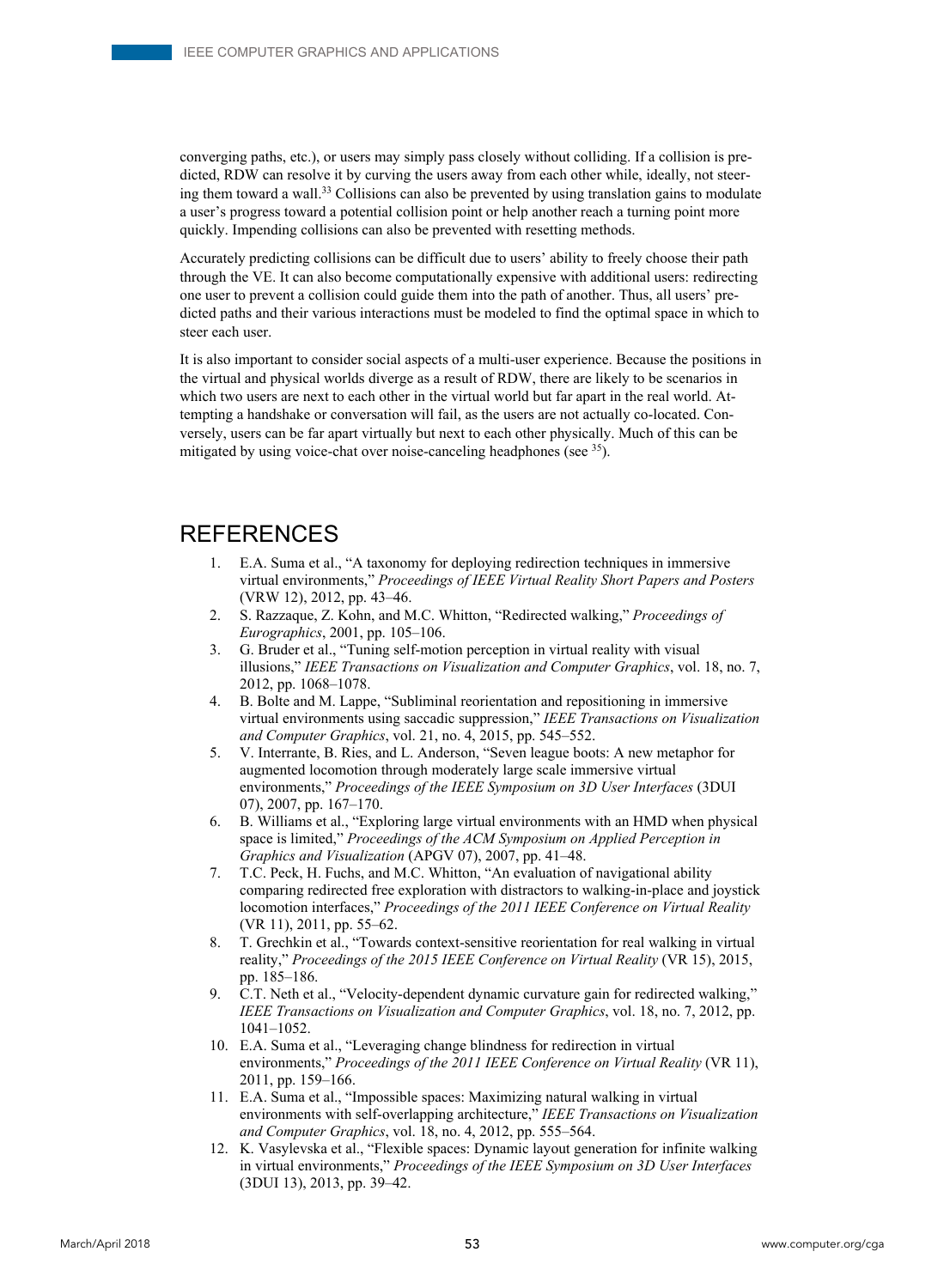- 13. K. Vasylevska and H. Kaufmann, "Compressing VR: Fitting large virtual environments within limited physical space," *IEEE Computer Graphics and Applications*, vol. 37, no. 5, 2017, pp. 85–91.
- 14. B. Williams et al., "Updating orientation in large virtual environments using scaled translational gain," *Proceedings of the ACM Symposium on Applied Perception in Graphics and Visualization* (APGV 06), 2006, pp. 21–28.
- 15. S. Razzaque, "Redirected Walking," thesis PhD Thesis AAI3190299, The University of North Carolina at Chapel Hill, 2005.
- 16. F. Steinicke et al., "Estimation of detection thresholds for redirected walking techniques," *IEEE Transactions on Visualization and Computer Graphics*, vol. 16, no. 1, 2010, pp. 17–27.
- 17. E. Langbehn et al., "Bending the curve: Sensitivity to bending of curved paths and application in room-scale VR," *IEEE Transactions on Visualization and Computer Graphics*, vol. 23, no. 4, 2017, pp. 1389–1398.
- 18. F. Meyer, M. Nogalski, and W. Fohl, "Detection thresholds in audio-visual redirected walking," *Proceedings of the Sound and Music Computing Conference* (SMC 16), 2016, pp. 1–7.
- 19. N.C. Nilsson et al., "Estimation of detection thresholds for audiovisual rotation gains," *Proceedings of the 2016 IEEE Conference on Virtual Reality* (VR 16), 2016, pp. 241– 242.
- 20. R. Zhang, B. Li, and S.A. Kuhl, "Human sensitivity to dynamic translational gains in head-mounted displays," *Proceedings of the ACM Symposium on Spatial User Interaction* (SUI 14), 2014, pp. 62–65.
- 21. J. Jerald et al., "Sensitivity to scene motion for phases of head yaws," *Proceedings of the ACM Symposium on Applied Perception in Graphics and Visualization* (APGV 08), 2008, pp. 155–162.
- 22. G. Bruder et al., "Reorientation during body turns," *Proceedings of the Joint Virtual Reality Conference of EGVE - ICAT - EuroVR*, 2009, pp. 145–152.
- 23. T. Grechkin et al., "Revisiting detection thresholds for redirected walking: combining translation and curvature gains," *Proceedings of the ACM Symposium on Applied Perception* (SAP 16), 2016, pp. 113–120.
- 24. E. Langbehn et al., "Application of redirected walking in room-scale VR," *Proceedings of the 2017 IEEE Conference on Virtual Reality* (VR 17), 2017, pp. 449– 450.
- 25. K. Matsumoto et al., "Curvature manipulation techniques in redirection using haptic cues," *Proceedings of the IEEE Symposium on 3D User Interfaces* (3DUI 16), 2016, pp. 105–108.
- 26. M. Azmandian et al., "The redirected walking toolkit: A unified development and deployment platform for exploring large virtual environments," *2016 IEEE 2nd Workshop on Everyday VR* (WEVR 16), 2016, pp. 1–6.
- 27. T. Field and P. Vamplew, "Generalised algorithms for redirected walking in virtual environments," *Proceedings of the International Conference on Artificial Intelligence in Science and Technology* (AISAT 04), 2004, pp. 58–63.
- 28. E. Hodgson, E. Bachmann, and T. Thrash, "Performance of redirected walking algorithms in a constrained virtual world," *IEEE Transactions on Visualization and Computer Graphics*, vol. 20, no. 4, 2014, pp. 579–587.
- 29. M. Zank and A. Kunz, "Where are you going? Using human locomotion models for target estimation," *The Visual Computer*, vol. 32, no. 10, 2016, pp. 1323–1335.
- 30. M.A. Zmuda et al., "Optimizing constrained-environment redirected walking instructions using search techniques," *IEEE Transactions on Visualization and Computer Graphics*, vol. 19, no. 11, 2013, pp. 1872–1884.
- 31. M. Zank and A. Kunz, "Optimized graph extraction and locomotion prediction for redirected walking," *Proceedings of the IEEE Symposium on 3D User Interfaces* (3DUI 17), 2017, pp. 120–129.
- 32. T. Nescher, Y.-Y. Huang, and A. Kunz, "Planning redirection techniques for optimal free walking experience using model predictive control," *Proceedings of the IEEE Symposium on 3D User Interfaces* (3DUI 14), 2014, pp. 111–118.
- 33. M. Azmandian, T. Grechkin, and E.S. Rosenberg, "An evaluation of strategies for twouser redirected walking in shared physical spaces," *Proceedings of the 2017 IEEE Conference on Virtual Reality* (VR 17), 2017, pp. 91–98.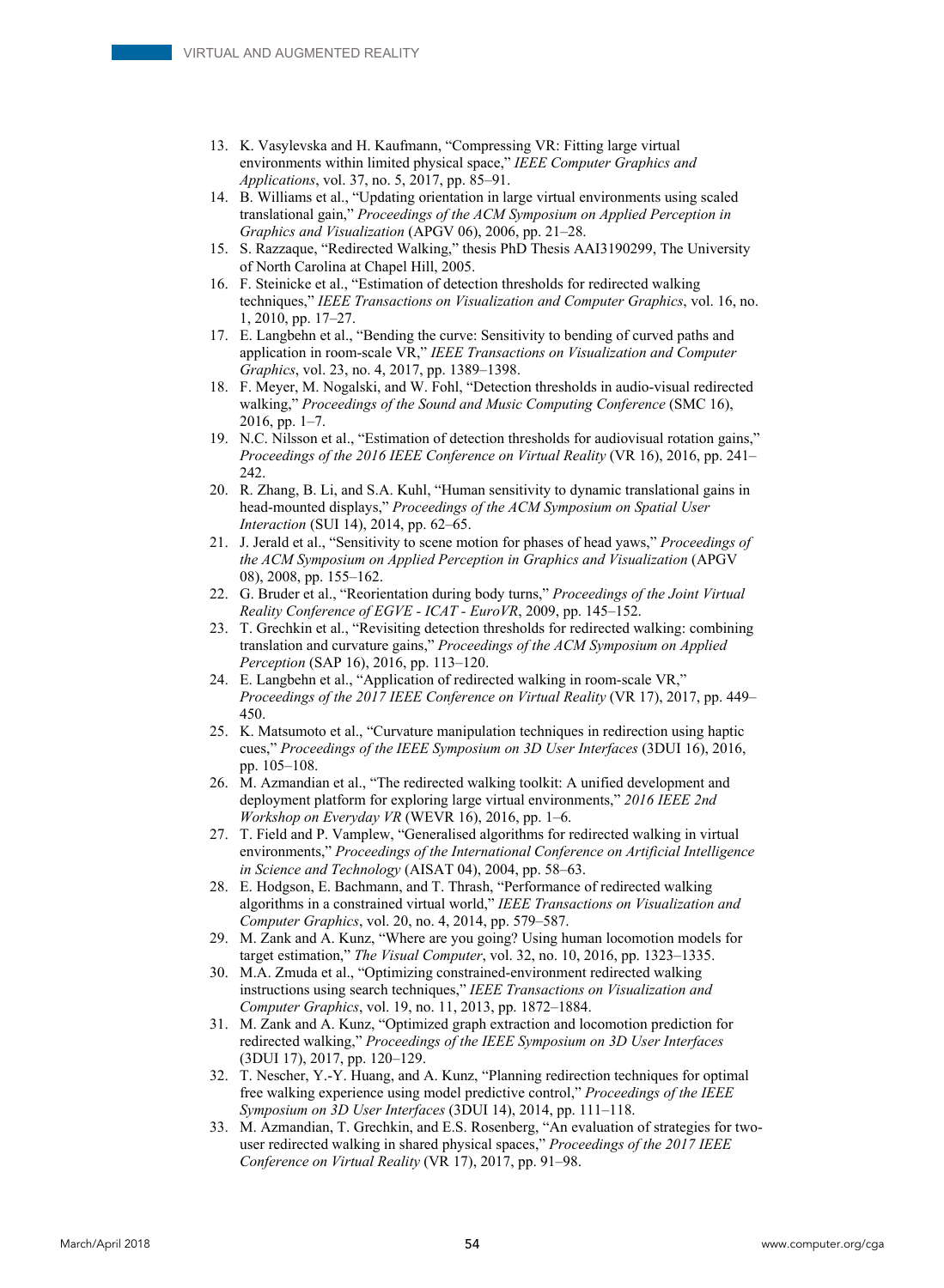- 34. E.R. Bachmann et al., "Collision prediction and prevention in a simultaneous two-user immersive virtual environment," *Proceedings of the 2013 IEEE Conference on Virtual Reality* (VR 13), 2013, pp. 89–90.
- 35. M. Zank, T. Nescher, and A. Kunz, "Robust prediction of auditory step feedback for forward walking," *Proceedings of the ACM Symposium on Virtual Reality Software and Technology* (VRST 13), 2013, pp. 119–122.
- 36. E. Hodgson, E. Bachmann, and D. Waller, "Redirected walking to explore virtual environments: Assessing the potential for spatial interference," *ACM Transactions on Applied Perception*, vol. 8, no. 4, 2011, pp. 1–22.
- 37. W.E. Marsh et al., "Cognitive demands of semi-natural virtual locomotion," *Presence: Teleoperators and Virtual Environments*, vol. 22, no. 3, 2013, pp. 216–234.
- 38. G. Bruder, P. Lubos, and F. Steinicke, "Cognitive resource demands of redirected walking," *IEEE Transactions on Visualization and Computer Graphics*, vol. 21, no. 4, 2015, pp. 539–544.

## ABOUT THE AUTHORS

**Niels Christian Nilsson** is an assistant professor at Aalborg University Copenhagen. He received a Ph.D. and M.Sc. in Medialogy from the same institution in 2016 and 2011, respectively. He is a member of IEEE and his research is broadly focused on locomotion, perception, and cognition in immersive virtual environments. Contact him at ncn@create.aau.dk.

**Tabitha Peck** is an assistant professor in the Mathematics and Computer Science Department at Davidson College. Her research interests include virtual reality, locomotion interfaces, human perception, and virtual embodiment. Peck has a Ph.D. in computer science from the University of North Carolina at Chapel Hill and is a member of IEEE. Contact her at tapeck@davidson.edu.

**Gerd Bruder** is a research assistant professor at the Institute for Simulation and Training at the University of Central Florida. He received his Habilitation in Computer Science from the University of Hamburg in 2017, and his Ph.D. in Computer Science from the University of Muenster in 2011. His research is focused on understanding perception and cognition in Virtual and Augmented Reality, in particular stereoscopic displays, human surrogates, and 3D user interfaces. He is a member of ACM, IEEE, GI, and VSS. Contact him at bruder@ucf.edu.

**Eric Hodgson** is the director of the Smale Interactive Visualization Center at Miami University in Oxford, Ohio. He received his MA and Ph.D. in Cognitive Psychology from Miami in 2005 and 2008. His research is focused on spatial perception in virtual environments, navigation, redirected walking, and applied uses of virtual reality. Contact him at eric.hodgson@miamiOH.edu.

**Stefania Serafin** is a professor in sound for multimodal environments at Aalborg University Copenhagen. She received a Ph.D. in computer-based music theory and acoustics from Stanford University in 2004, and a Master in Acoustics, computer science and signal processing applied to music from IRCAM (Paris) in 1997. Her main research interests include sound models for interactive systems and multimodal interfaces, and sonic interaction design. Contact her at sts@create.aau.dk.

**Evan Suma Rosenberg** is a research assistant professor at the University of Southern California Institute for Creative Technologies. His research lies at the intersection of virtual reality and HCI, encompassing immersive technologies, 3D user interfaces, and spatial interaction techniques. He received his Ph.D. in 2010 from the Department of Computer Science at the University of North Carolina at Charlotte. He is a member of ACM and IEEE. Contact him at suma@ict.usc.edu.

**Mary Whitton** is a Research Professor of computer science at the University of North Carolina at Chapel Hill. For 15 years she has co-led the Effective Virtual Environments research group that investigates what makes virtual environment systems effective--what is